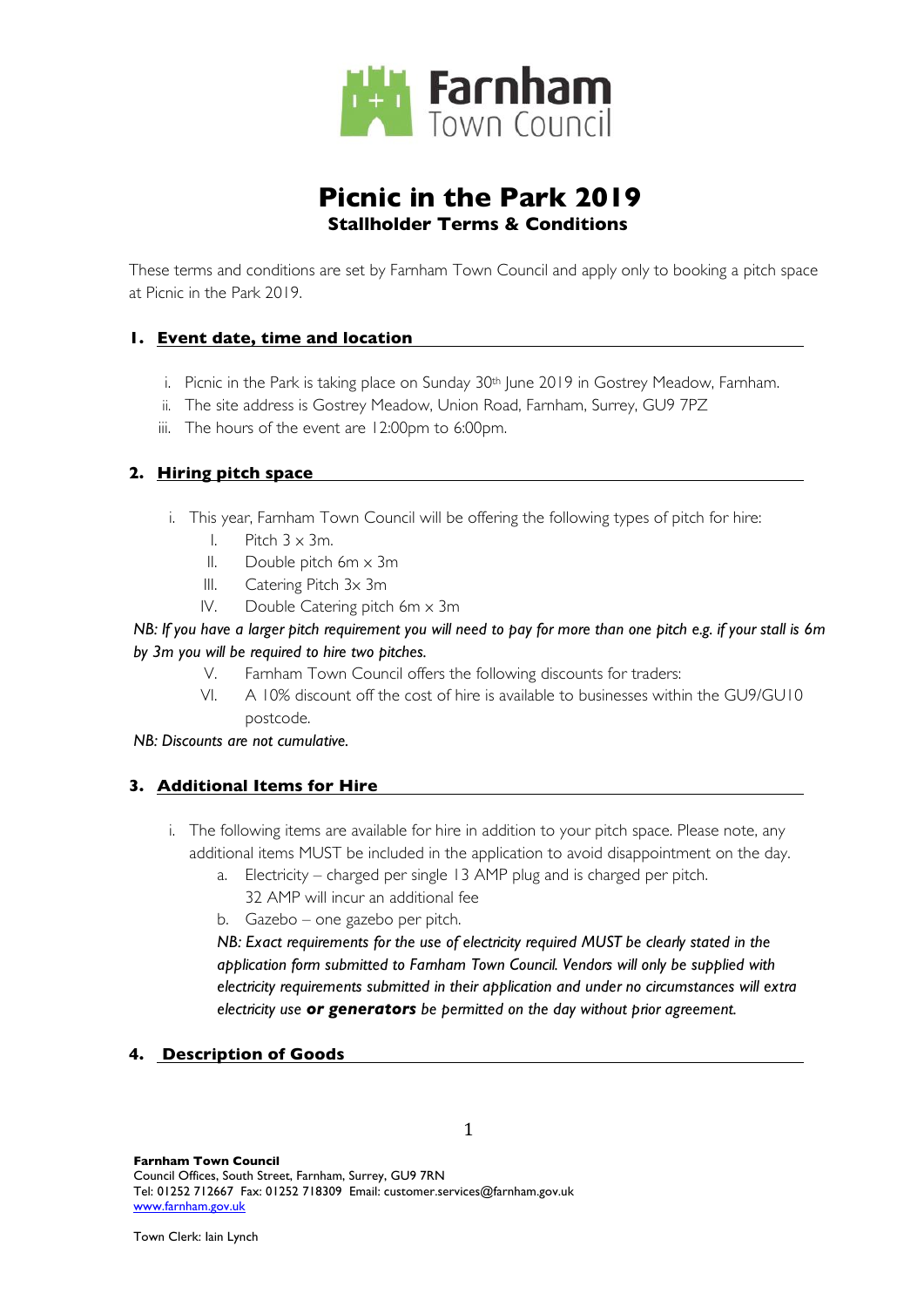

i. Stallholders may only sell the goods they originally identified on their application form, unless otherwise agreed with Farnham Town Council.

#### **5. Sale of Alcohol**

Stallholders wishing to sell alcohol for consumption on or off the premises MUST:

- i. Employ staff over the age of 18.
- ii. Employ at least one personal licence holder.
- iii. Provide a copy of the Personal Licence to Farnham Town Council with their application form.
- iv. Train other employees in the law regarding the sale of alcohol and keep written records.
- v. Operate a Challenge 25 policy and only accept a passport, photo driving license or ID cards bearing the PASS hologram as forms of identification.
- vi. Comply with all local and national laws including the Licensing Act 2003.
- vii. Confirm use of the Council's Premises License with Farnham Town Council.

# **6. Health & Safety**

Stallholders wishing to sell food for consumption on or off the premises MUST:

- i. Comply with all local and national laws and regulations regarding the production, labelling, display, storage and sale of produce and relevant trading standards legislation.
- ii. All catering stalls must be staffed by a Basic Food Hygiene Certificate holder and a copy of the certificate must be provided with the stallholder's application form.

*Further advice can be obtained from Waverly Borough Council Environmental Health (Tel: 01483 523333) and Surrey County Council Trading Standards (Tel: 03456 009009).*

#### **7. Setting Up, Packing Away & Parking**

- i. Farnham Town Council will confirm a set up time nearer to the event date.
- ii. Stallholders will need to adhere to the times given to them.
- iii. Only I vehicle per stall is permitted onto the site to unload goods.
- iv. On arrival, stallholders must immediately unload their goods quickly and efficiently.
- v. Once goods are unloaded, stallholders must remove their vehicles from the site and park in a public car park nearby. All car parks operated by Waverley Borough Council are currently free of charge on a Sunday.
- vi. All vehicles must be removed from the site by 11.30am and will not be allowed back on site until after the event has finished. This will be a decision made by the event manager on site on the day.
- vii. **Stallholders may only begin packing up once the event has finished. Under no circumstances may a stallholder pack up or leave the site before 6.00pm.**

#### **8. Extreme Weather Conditions**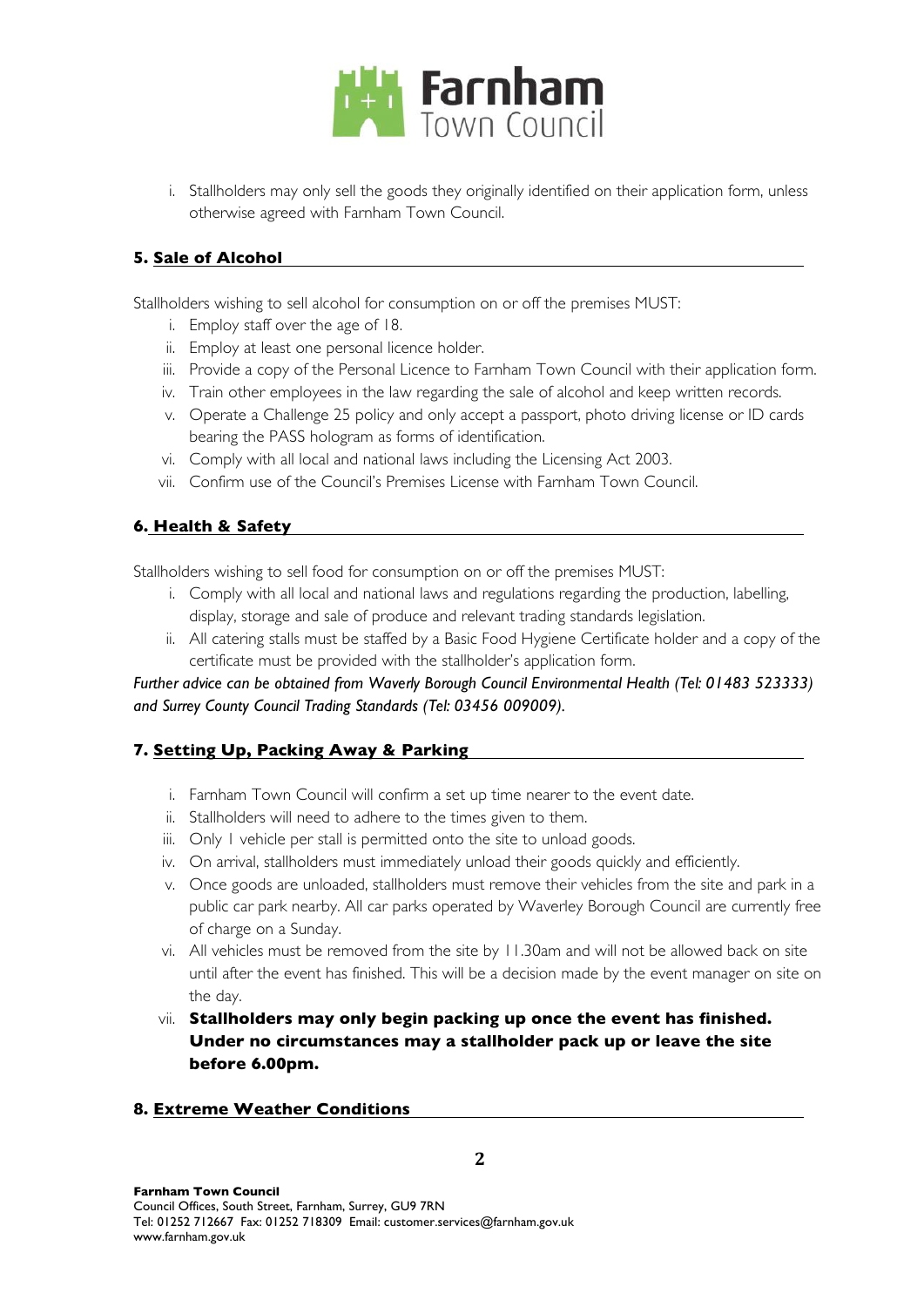

i. A risk assessment will be carried out on site by Farnham Town Council on the morning of the event. If the weather conditions are deemed a risk to the public's health and safety, the event may be cancelled, but no refunds would be payable.

## **8. Rubbish Disposal**

- i. Stallholders are responsible for their own rubbish and must dispose of it carefully in the bins provided.
- ii. If the bins are full, stallholders are responsible for taking their own rubbish away with them although Farnham Town Council will make every effort to ensure there are sufficient waste disposal facilities on site throughout the day.
- iii. Failure to dispose of the rubbish in a litter bin will result in an additional fee of **£75** charged to the stallholder responsible.
- iv. Stallholders requiring a catering pitch must provide 2 large bins beside their stall for customers to dispose of their rubbish.

# **10. Smoking and Animal Policy**

i. There is a strict no smoking policy and no 'live' animals on any stalls.

# **11. Payment**

- i. Payment MUST be submitted in full within one month of submitting the application form.
- ii. If an application is rejected, payment will be returned in full to the applicant.
- iii. Payment should be made by BACS or cheque, payable to **Farnham Town Council**.
- iv. Confirmation of payment will be acknowledged to the applicant. Once a booking is confirmed, no refunds will be administered in the event of cancellation or no-shows.

# **12. Cancellation**

If a stallholder cancels their booking the following refund policy will apply:

- i. Cancellation by 1st May Full refund.
- ii. Cancellation within 1 month of event, and up to  $31st$  May 25 % refund.
- iii. Cancellation after  $15$  June No refund.

#### **13. Insurance**

i. All stallholders MUST supply their own public liability insurance (with a limit of at least  $£5$ million) and provide a copy of the policy with the application form. Failure to produce a copy of your public liability insurance could result in cancellation of your booking.

## **14. Allocation of Stalls**

**Farnham Town Council** Council Offices, South Street, Farnham, Surrey, GU9 7RN Tel: 01252 712667 Fax: 01252 718309 Email: customer.services@farnham.gov.uk www.farnham.gov.uk